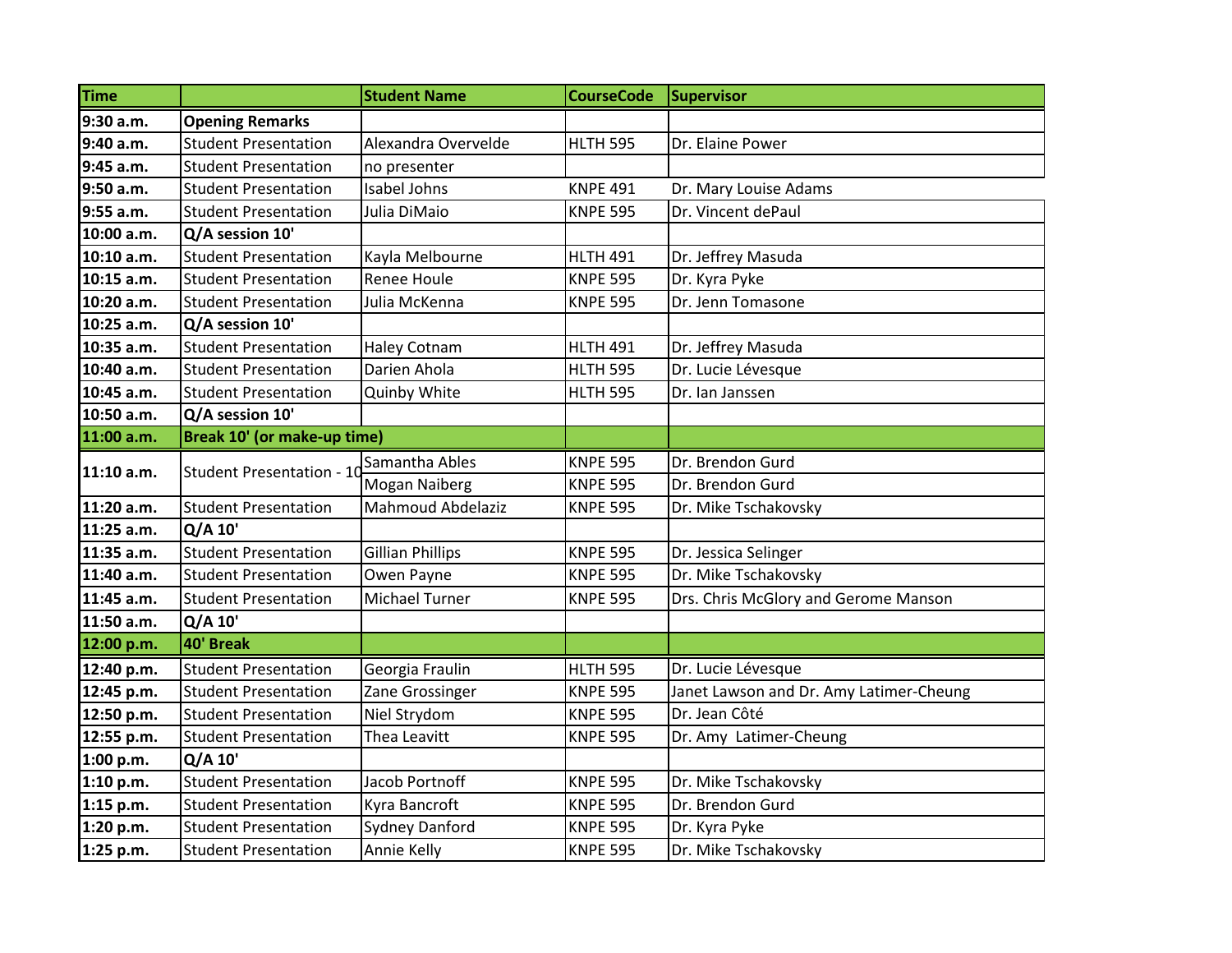| 1:30 p.m. | Q/A 10'                     |                        |                 |                       |
|-----------|-----------------------------|------------------------|-----------------|-----------------------|
| 1:40 p.m. | <b>Student Presentation</b> | Miles Lambert          | <b>KNPE 595</b> | Dr. Brendon Gurd      |
| 1:45 p.m. | <b>Student Presentation</b> | Mohommad Mohommad      | <b>KNPE 595</b> | Dr. Jessica Selinger  |
| 1:50 p.m. | <b>Student Presentation</b> | <b>Brendan Murphy</b>  | <b>KNPE 595</b> | Dr. Eun-Young Lee     |
| 1:55 p.m. | <b>Student Presentation</b> | <b>Mitchell Neuert</b> | <b>KNPE 595</b> | Dr. Mike Tschakovsky  |
| 2:00 p.m. | $Q/A - 10'$                 |                        |                 |                       |
| 2:10 p.m. | <b>Student Presentation</b> | Peter Mendolia         | <b>KNPE 595</b> | Dr. Brendon Gurd      |
| 2:15 p.m. | <b>Student Presentation</b> | Richelle Ignatius      | <b>KNPE 491</b> | Dr. Mary Louise Adams |
| 2:20 p.m. | <b>Student Presentation</b> | Natalie DiMaio         | <b>KNPE 595</b> | Dr. Amrita Roy        |
| 2:25 p.m. | Q/A 10'                     |                        |                 |                       |
| 2:35 p.m. | <b>Student Presentation</b> | Anna Stephenson        | <b>KNPE 491</b> | Dr. Eun-Young Lee     |
| 2:40 p.m. | <b>Student Presentation</b> | Kathryn Wytenburg      | <b>KNPE 595</b> | Dr. Eun-Young Lee     |
| 2:45 p.m. | Q/A and closing remarks     |                        |                 |                       |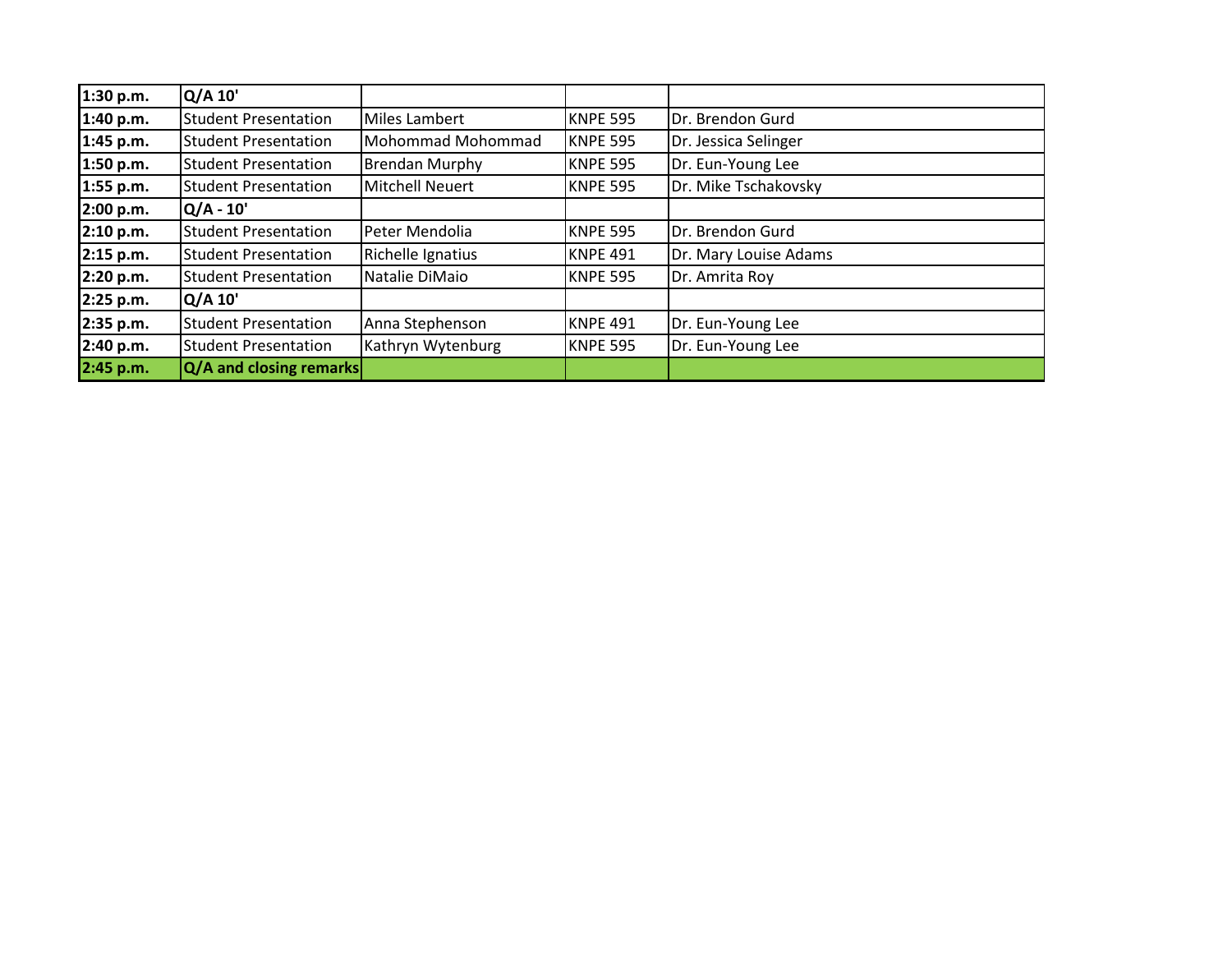## **Project Title**

The Influence of Seed Sharing Events on Seed Sovereignty in Ontario

'Growing the Game' with adults: A sociological analysis of the Long-Term Athlete Development pathway and ageism in hockey and figure skating. Build upon the work initiated as a part of the original Oasis Project to develop and pilot test remotely delivered strategies that promote physical activity p

Media Analysis of the History of SROs in the Downtown Eastside A media analysis of newspapers based in Vancouver from the (1940s to the 1970s) that found to Determining the effects of a plant-based diet on the risk and development of Cardiovascular Disease in adults.

Dissemination and implementation of national-level physical activity guidelines among adults in low to middle income countries: A systematic scoping review

Media Analysis of the History of SROs in the Downtown Eastside A media analysis of newspapers based in Vancouver from the (1940s to the 1970s) that focuses on the 1970s) that for Examining the impact of COVID-19 on youth's physical and mental health in Kingston, ON

Sleep efficiency and health indicator association in 10-13 year old children.

Effectiveness of Home-Based High Intensity Interval Training with At-home Fitness Testing

Effectiveness of Home-Based High Intensity Interval Training with At-home Fitness Testing

Investigation of Hemodynamic Response to the Valsalva Maneuver During Steady State Cycling Exercise.

Effects of practice on energy expenditure during walking assisted by an ankle exoskeleton: A systematic review.

Hemodynamic Effects of an End Expiratory Breath Hold During Steady State Exercise

The Effects of Omega-3 Fatty Acids on Neuromuscular Recovery after Spinal Cord Injury: A Systematic Review

Staying Connected: Online Health Promotion for Wholistic Wellness in a First Nations Community.

Examination of the Psychosocial Impacts of (De)classification on Wheelchair Basketball Athletes.

The closure of youth sport and its effect on sport families during COVID-19

Exploring Experiences of Power Chair Athletes

Investigating the Cardiovascular Responses of Lower-Limb Vascular Occlusion at the Onset of Exercise.

Acute exercise-induced activation of novel regulators of skeletal muscle mitochondrial biogenesis: challenging the PGC-1α paradigm.

Determining whether changes to endothelial function correspond to changes in arterial stiffness over the menstrual cycle

Oxygen conforming in an all-out critical power test